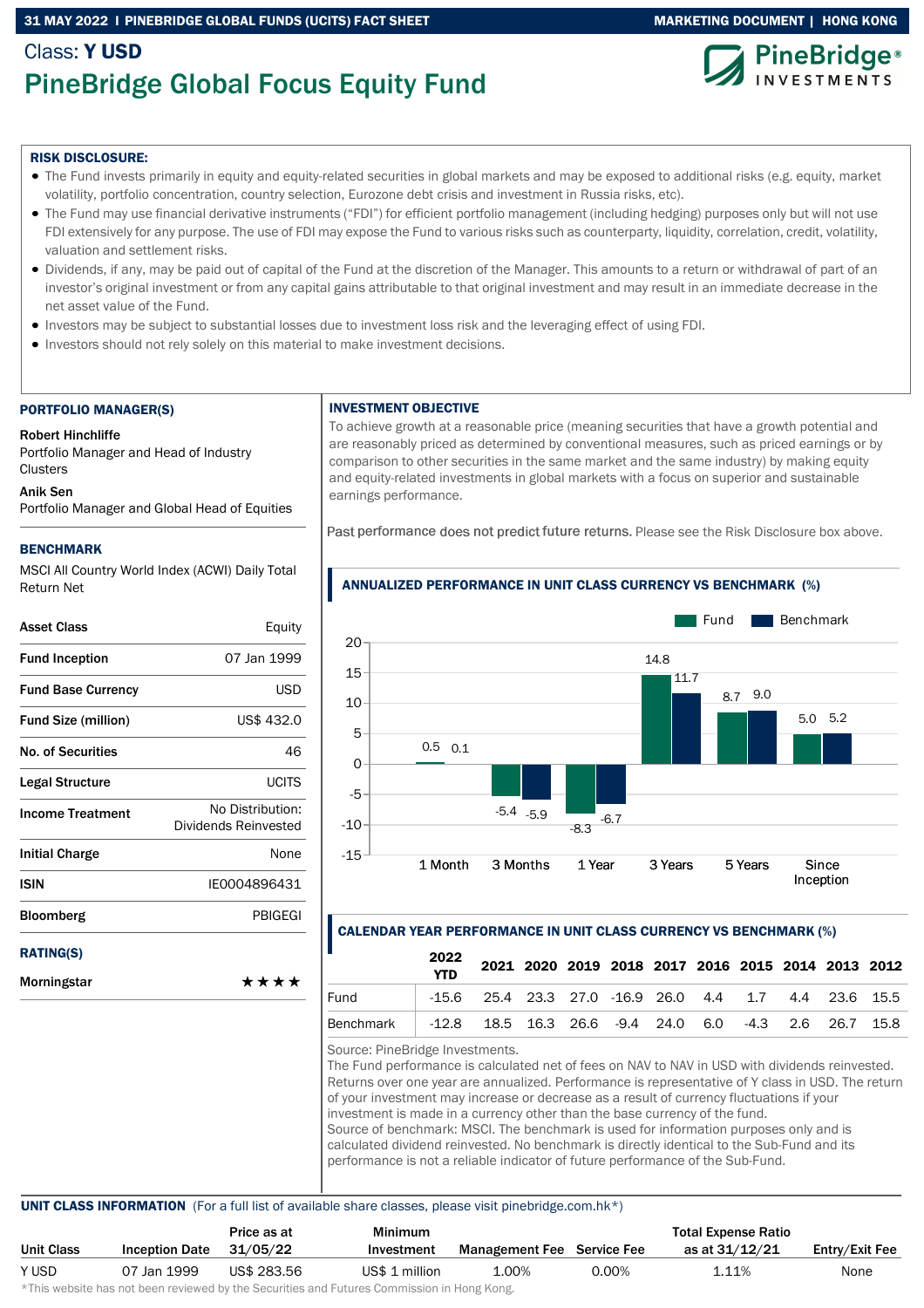# Class: Y USD PineBridge Global Focus Equity Fund

## SECTOR BREAKDOWN (%)

|                               | <b>FUND</b> | <b>BENCHMARK</b> |
|-------------------------------|-------------|------------------|
| Information Technology        | 27.3        | 21.3             |
| Industrials                   | 24.3        | 9.4              |
| <b>Health Care</b>            | 13.8        | 12.3             |
| <b>Financials</b>             | 10.1        | 14.8             |
| <b>Consumer Discretionary</b> | 9.7         | 11.0             |
| <b>Communication Services</b> | 7.4         | 7.8              |
| <b>Consumer Staples</b>       | 5.4         | 7.3              |
| Energy                        | 0.0         | 5.2              |
| Other                         | 0.0         | 11.0             |
| Cash                          | 2.1         | 0.0              |

### FUND ANALYSIS

|                        | <b>3 YEARS</b> |
|------------------------|----------------|
| Information Ratio      | 0.7            |
| Sharpe Ratio           | 0.7            |
| Alpha $(%)$            | 2.3            |
| Tracking Error (%)     | 4.2            |
| Standard Deviation (%) | 19.0           |
| Beta                   | 1.1            |
| R Squared (%)          | 95.4           |

# PORTFOLIO CHARACTERISTICS

| Wtd Avg Mkt Cap US\$ million | 121,591.9 |
|------------------------------|-----------|
| P/E Ratio                    | 23.7      |
| P/B Ratio                    | 3.1       |
| <b>ROE</b> (%)               | 20.0      |
| Debt to Equity Ratio         | 0.95      |

# GEOGRAPHICAL BREAKDOWN (%)

|                      | <b>FUND</b> | <b>BENCHMARK</b> |
|----------------------|-------------|------------------|
| <b>United States</b> | 76.1        | 60.3             |
| United Kingdom       | 6.7         | 3.9              |
| Ireland              | 5.1         | 0.2              |
| Japan                | 3.8         | 5.5              |
| France               | 2.0         | 2.9              |
| Sweden               | 2.0         | 0.8              |
| China                | 1.2         | 3.7              |
| Canada               | 1.0         | 3.2              |
| Other                | 0.0         | 19.6             |
| Cash                 | 2.1         | 0.0              |

# TOP TEN HOLDINGS (%)

|                                 | <b>FUND</b> |
|---------------------------------|-------------|
| Alphabet Inc.                   | 4.1         |
| LPL Financial Holdings Inc.     | 3.8         |
| Allegion Public Limited Company | 3.2         |
| TE Connectivity Ltd.            | 3.2         |
| Honeywell International Inc.    | 3.0         |
| Walmart Inc.                    | 3.0         |
| Weir Group Plc                  | 2.9         |
| Otis Worldwide Corp.            | 2.9         |
| Motorola Solutions, Inc.        | 2.8         |
| <b>State Street Corporation</b> | 2.8         |

### **GLOSSARY**

Alpha: Measures the relative performance generated by the fund compared to the benchmark. An alpha of 1.0 indicates that the fund has outperformed its benchmark by 1%, after adjusting for risk of the benchmark.

Beta: Reflects sensitivity of the fund's returns to that of benchmark returns. A beta of 1.05 suggests that the fund could perform 5% better than the benchmark in up market and 5% worse in down market, assuming all other factors remain constant.

Exit Fee: Fee charged to investors when they redeem unit from a fund.

Information Ratio: Measures the funds returns above the benchmark returns relative to the risk (volatility) of the excess returns. It is a measure that identifies the consistency of the manager to outperform the benchmark.

Initial Fee: Fee charged to investors when they purchase units in a fund.

Management Fee: Percentage of the fund's assets that unitholders pay annually as remuneration to the investment adviser for managing the fund.

R Squared: Reflects the proportion of fund performance explained by changes in the benchmark. A high R-squared indicates the fund's performance has been in line with the benchmark. A low R-squared indicates the fund's performance has not been in line with the benchmark.

Service Fee: Percentage of fund's assets that retail unitholders pay annually for distribution services.

Sharpe Ratio: Measure of the fund's risk adjusted performance calculated as the portfolio returns in excess of the risk-free rate, divided by the risk (volatility) i.e. the Standard Deviation. The higher the Sharpe Ratio the better the returns compared to the risk taken.

Total Expense Ratio (TER): Estimated percentage (annualized) of fund assets used to pay for management fees and operating expenses, including service fees (if any) incurred by the fund. Fund expenses are reflected in the NAV. When calculating the TER, PineBridge has used the amount of expenses that it has received or estimated in its capacity as the Fund's Manager. Please note that the expense ratio includes variable expenses that are based on a number of factors including fund size, transactions, and other expenses. No assurance can be given that the TER will be realized over any future given period.

Tracking Error: Reflects the degree of variability of fund returns in relation to the benchmark. The lower the number the closer the fund's historic performance is to the benchmark.